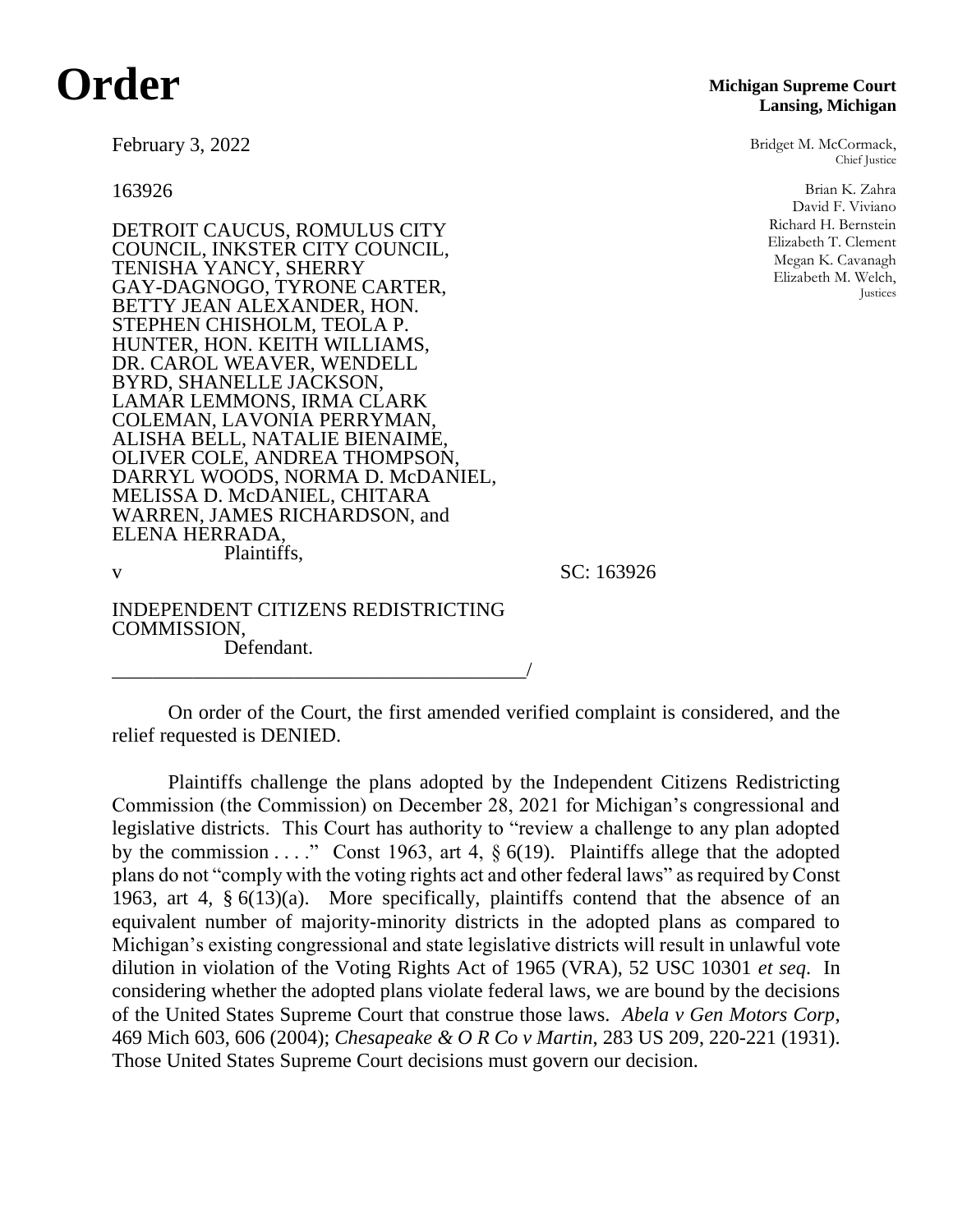Earlier this year, in anticipation of redistricting challenges invoking our original jurisdiction, this Court unanimously adopted amendments to our court rules governing original proceedings. MCR 7.306(J) provides that "[t]he Court may set the case for argument as on leave granted, grant or deny the relief requested, or provide other relief that it deems appropriate, including an order to show cause why the relief sought in the complaint should not be granted." After receiving briefing on the merits of plaintiffs' challenge, we ordered expedited oral argument seeking the parties' respective views on "the proper disposition of the plaintiffs' complaint, including whether the plaintiffs have sustained their claims on the merits or whether there are disputed questions of fact." *Detroit Caucus v Independent Citizens Redistricting Comm*, \_\_\_ Mich \_\_\_ (2022). During oral argument, plaintiffs' counsel repeatedly answered our question by stating that plaintiffs had no intention of further supplementing the record and that it was plaintiffs' position that the reduction in majority-minority districts was "clear evidence in and of itself," that "the numbers speak for themselves," and that "[t]he results speak for themselves." Counsel also asserted that plaintiffs were satisfied that they "have enough that's been substantiated and submitted" and that "the evidence is clear as day to us and with what we submitted thus far." Plaintiffs' counsel expressly conceded that the case was "ready" for adjudication and that there was no need for a court-appointed expert.<sup>1</sup> The Commission's counsel agreed that this Court should proceed to address the merits of plaintiffs' challenge as presented.

"Redistricting is never easy," and there are "competing hazards of liability" for a body tasked with producing a lawful redistricting plan. *Abbott v Perez*, 585 US \_\_\_, \_\_\_; 138 S Ct 2305, 2314-2315 (2018) (quotation marks and citation omitted). The Commission must abide by a host of different—and sometimes competing—redistricting criteria. See *id.* at \_\_\_, 138 S Ct at 2314; see also Const 1963, art 4, § 6(13)(a) through (g) (ranking priority of state redistricting criteria). As particularly relevant to plaintiffs' challenge, "federal law impose[s] complex and delicately balanced requirements regarding the consideration of race." *Abbott*, 585 US at \_\_\_; 138 S Ct at 2314. It is settled beyond

 $<sup>1</sup>$  Nor are we persuaded that a court-appointed expert is necessary or advisable. Although</sup> MRE 706 "permits a court to appoint and compensate an expert to assist the court," *In re Yarbrough Minors*, 314 Mich App 111, 121 (2016), our Court of Appeals has prudently recognized that "litigant assistance" is not the purpose of the rule, *id*. at 121 n 7 (quotation marks and citation omitted). A court-appointed expert is "for the court's benefit," *Grand Blanc Landfill, Inc v Swanson Environmental, Inc*, 186 Mich App 307, 311 (1990), and is most appropriate "when the parties' retained experts are in such wild disagreement that the trial court might find it helpful and in furtherance of the search for truth to appoint an independent expert," *In re Yarbrough Minors*, 314 Mich App at 121 n 7 (quotation marks and citation omitted). Those circumstances are not present in this case. We agree with plaintiffs' counsel that plaintiffs' position, regardless of its legal merit, is "clear" and does not warrant a court-appointed expert.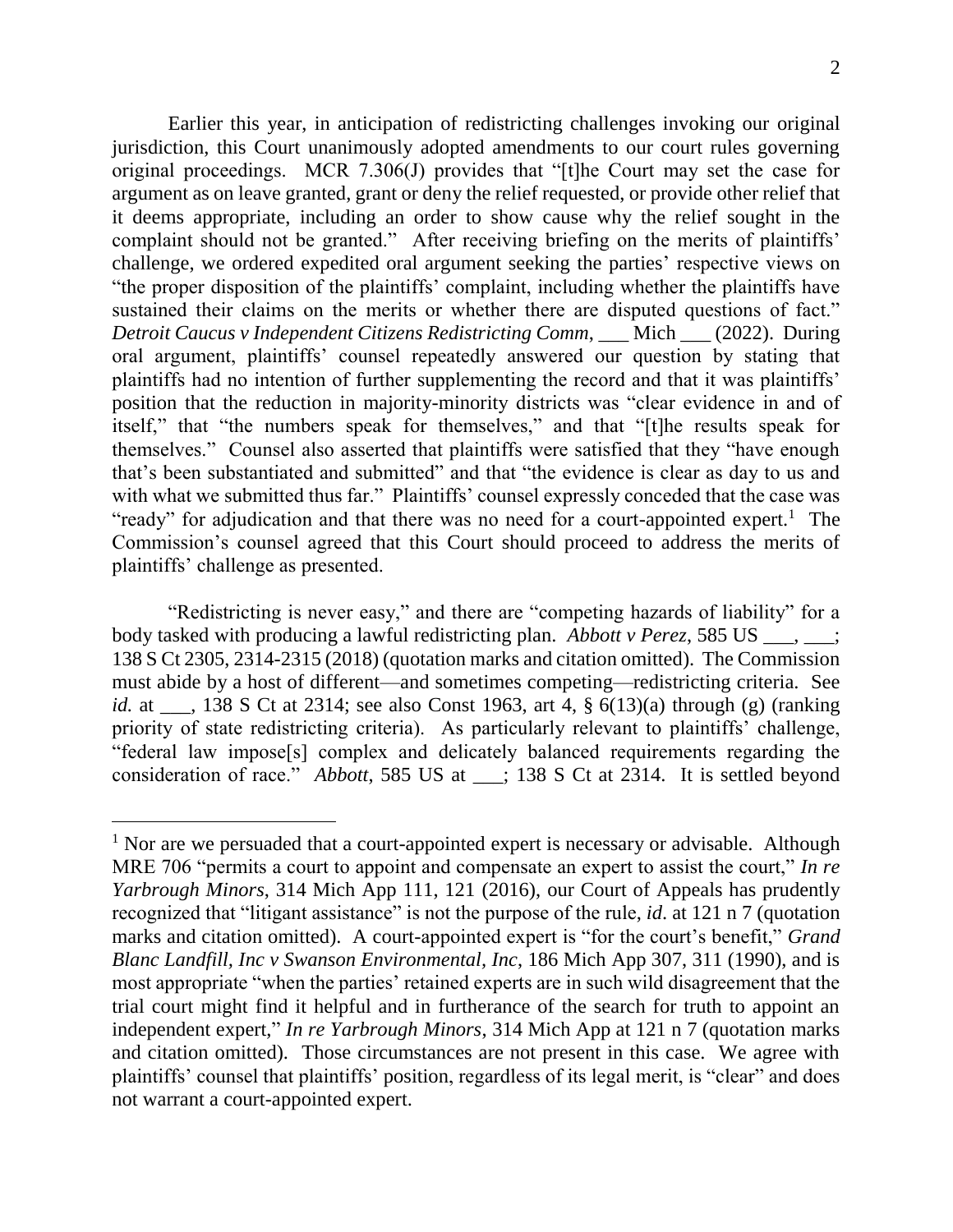dispute that the Equal Protection Clause of the United States Constitution "forbids 'racial gerrymandering,' that is, intentionally assigning citizens to a district on the basis of race without sufficient justification." *Id*. Yet, "[a]t the same time that the Equal Protection Clause restricts the consideration of race in the districting process, compliance with the [VRA] pulls in the opposite direction" and "often insists that districts be created precisely because of race." *Id*.

Plaintiffs, supported by a conclusory expert affidavit with no accompanying blocvoting analysis, argue that the mere absence of an equivalent number of race-based, majority-minority districts in the adopted plans as compared to Michigan's existing congressional and state legislative districts violates the VRA. But that is not the measure of vote dilution under the VRA. Vote dilution exists when "members of a minority group have less opportunity than other members of the electorate to participate in the political process and to elect representatives of their choice." *Johnson v De Grandy*, 512 US 997, 1000 (1994) (quotation marks and citation omitted). For more than 35 years, vote-dilution claims have been governed by the standard first announced in *Thornburg v Gingles*, 478 US 30 (1986). As explained by the United States Supreme Court in *Cooper v Harris*, 581 US \_\_\_, \_\_\_; 137 S Ct 1455, 1470 (2017) (some alterations added):

[T]his Court identified, in [*Gingles*], three threshold conditions for proving vote dilution under § 2 of the VRA. See [*Gingles*, 478 US at 50-51]. First, a "minority group" must be "sufficiently large and geographically compact to constitute a majority" in some reasonably configured legislative district. *Id*., at 50. Second, the minority group must be "politically cohesive." *Id*., at 51. And third, a district's white majority must "vote[] sufficiently as a bloc" to usually "defeat the minority's preferred candidate." *Ibid*. Those three showings, we have explained, are needed to establish that "the minority [group] has the potential to elect a representative of its own choice" in a possible district, but that racially polarized voting prevents it from doing so in the district as actually drawn because it is "submerg[ed] in a larger white voting population." *Growe v Emison*, 507 US 25, 40 (1993).

The *Cooper* Court then went on to clarify the exact circumstances that might provide sufficient justification to intentionally assign citizens to a district on the basis of race: "If a State has good reason to think that all the '*Gingles* preconditions' are met, then so too it has good reason to believe that § 2 requires drawing a majority-minority district. *But if not, then not.*" *Cooper*, 581 US at \_\_\_; 137 S Ct at 1470 (emphasis added; citation omitted); see also *Bush v Vera*, 517 US 952, 977-978 (1996) (opinion of O'Connor, J.) (assuming, without deciding, that VRA compliance is a compelling state interest capable of satisfying strict scrutiny to avoid an equal-protection violation but requiring that the redistricting body have "a strong basis in evidence for concluding that creation of a majority-minority district is reasonably necessary to comply with § 2") (quotation marks and citation omitted).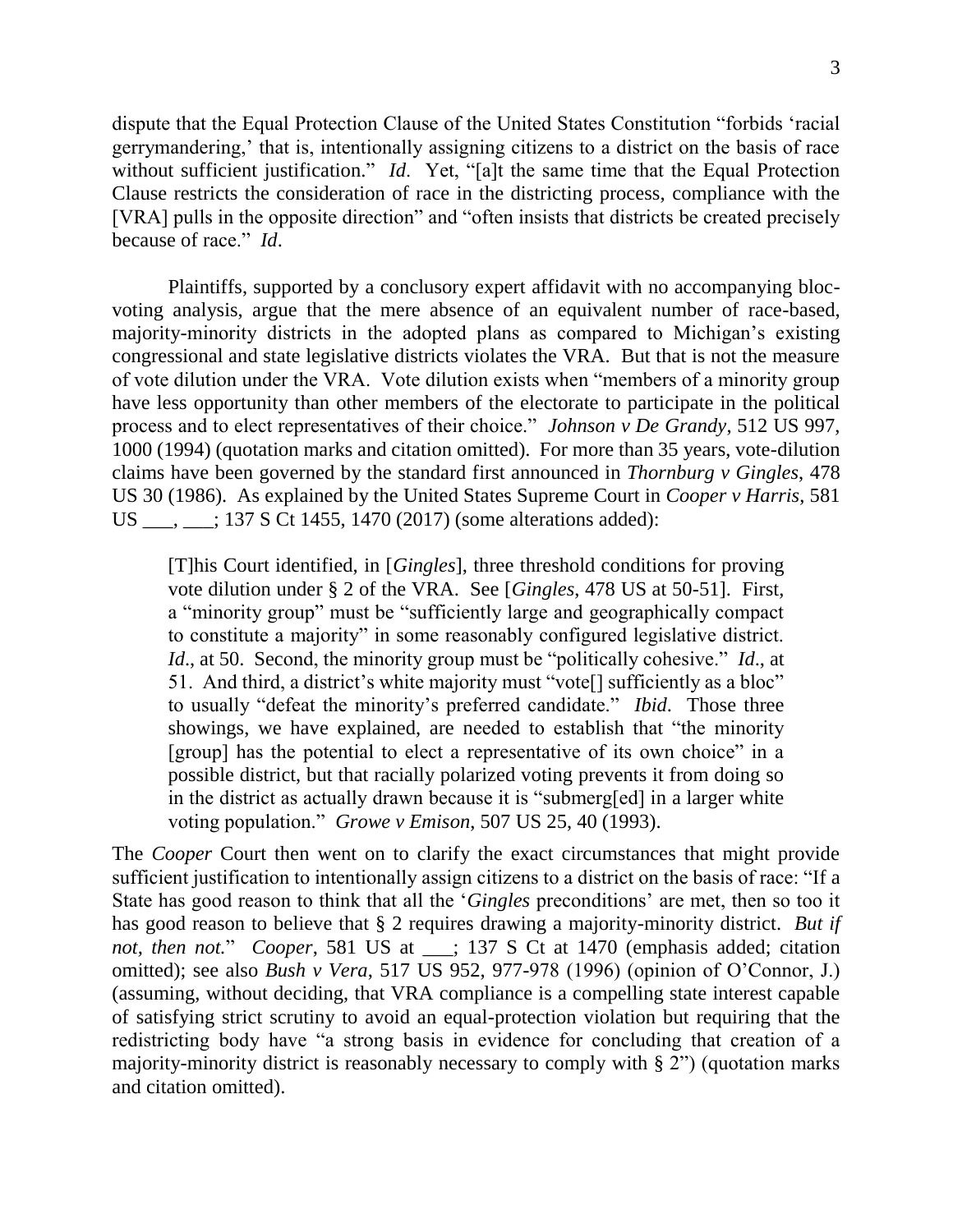In other words, the Commission needed good reason to think that the *Gingles* preconditions were satisfied to believe that § 2 of the VRA required majority-minority districts. Under *Cooper*, 581 US at \_\_; 137 S Ct at 1464, the Commission could only "invoke<sup>[]</sup> the VRA to justify race-based districting" with " 'a strong basis in evidence' " establishing that race-based, majority-minority districts were necessary as a narrowly tailored means of ensuring an equal opportunity to elect candidates preferred by Black voters. (Citation omitted.) The Commission asserts that the evidentiary basis supporting a need for majority-minority districts was entirely lacking in the public record. In fact, the Commission's voting-analysis expert extensively analyzed voting patterns in generalelection and primary-election contests over the prior redistricting cycle both statewide and specifically within Wayne, Oakland, Genesee, and Saginaw Counties. The resulting racial bloc-voting analysis (a breakdown in voting patterns based on race) suggested significant white crossover voting for Black-preferred candidates that had the effect of affording Black voters an equal opportunity to elect representatives of their choice even in the absence of 50%+ majority-minority districts. This evidence of white crossover voting—unrebutted by plaintiffs' expert—reinforces our conclusion that plaintiffs have not made the threshold showing of white bloc voting required by *Gingles*.

Plaintiffs have not identified grounds or legal authority that would allow us to question the Commission's decision not to draw race-based, majority-minority districts. That decision was the correct one precisely because there was no "strong basis in evidence" providing "good reason" for the Commission to believe that the three threshold *Gingles* preconditions were satisfied so as to potentially require race-based district lines in order to avoid liability for vote dilution under § 2 of the VRA. See *Cooper*, 581 US at \_\_\_, \_\_\_; 137 S Ct at 1464, 1470 (quotation marks and citation omitted). " '[I]n the absence of significant white bloc voting it cannot be said that the ability of minority voters to elect their chosen representatives is inferior to that of white voters.' " *Voinovich v Quilter*, 507 US 146, 158 (1993), quoting *Gingles*, 478 US at 49 n 15; see also *Cooper*, 581 US at \_\_\_; 137 S Ct at 1470 (recognizing that "[i]t is difficult to see how the majority-bloc-voting requirement could be met—and hence how § 2 liability could be established"—if the electoral history tends to demonstrate that "a meaningful number of white voters join[] a politically cohesive black community to elect that group's favored candidate") (quotation marks and citation omitted; alteration in original). And if the Commission had intentionally created majority-minority districts without "sufficient justification," it would have easily invited a potentially meritorious challenge as an unconstitutional racial gerrymander. See *Cooper*, 581 US at \_\_\_; 137 S Ct at 1463.

We are bound to follow the precedent of the United States Supreme Court when considering whether the Commission's adopted plans violate federal law. That precedent requires that any redistricting plan comply with both the VRA and the Equal Protection Clause of the United States Constitution. The relief plaintiffs request would put the work of the Commission squarely in the crosshairs of an Equal Protection Clause violation. We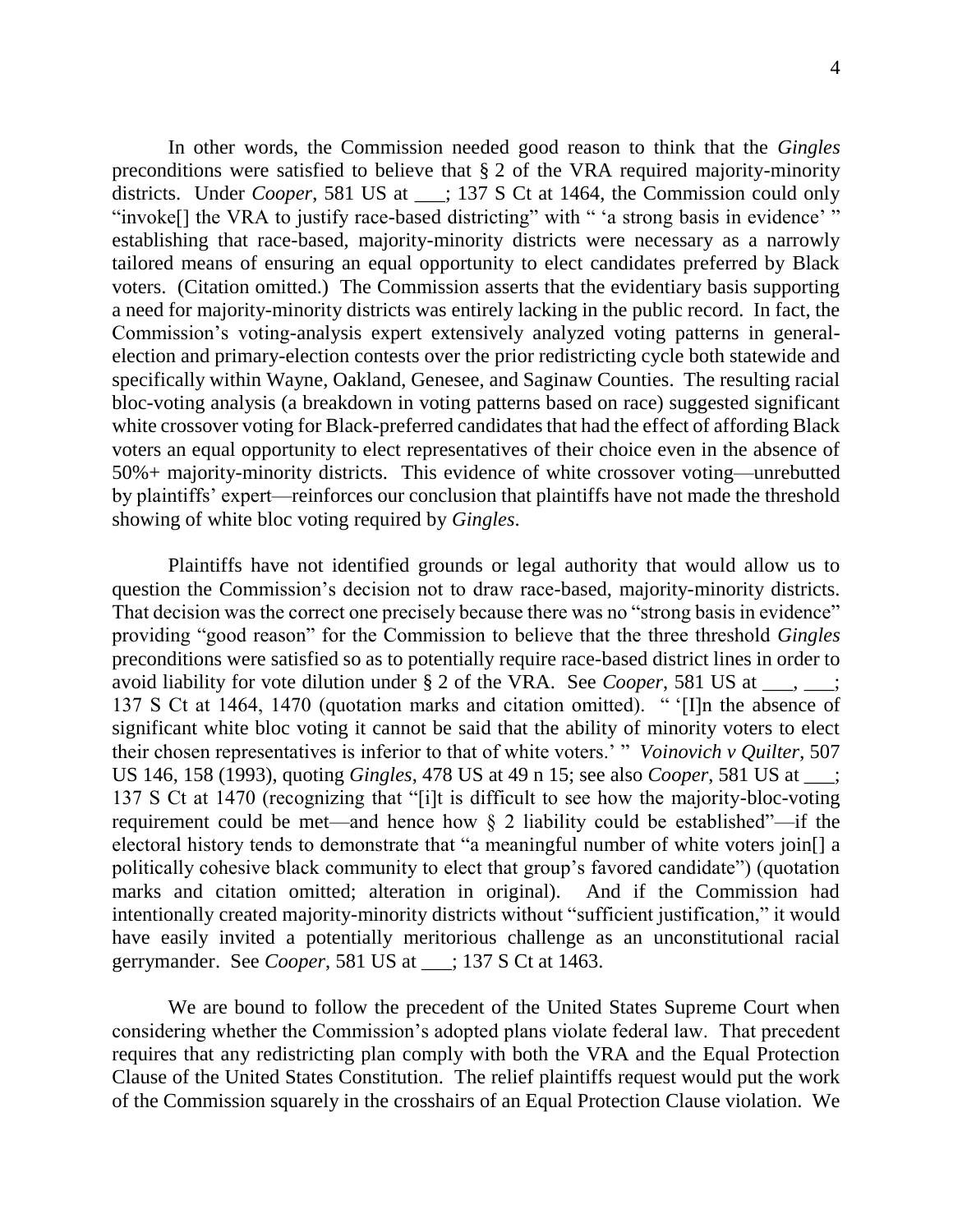recognize that some challenges to redistricting might require additional factual development, and that this is particularly true when redistricting happens behind closed doors because the evidence on which decisions are made is generally not publicly available.<sup>2</sup> However, the Commission's work has been an open and public process as required by Const 1963, art 4, § 6. In light of plaintiffs' concession that further factual development is unnecessary for resolution of the case, we have the responsibility to resolve the case at this juncture consistent with our charge under the Michigan Constitution.<sup>3</sup>

Plaintiffs have not demonstrated that the Commission's adopted plans are noncompliant with Const 1963, art 4, § 6(13)(a). Therefore, the relief requested is denied and the first amended verified complaint is dismissed.

## ZAHRA, VIVIANO, and BERNSTEIN, JJ. (*dissenting*).

We dissent not because we disagree with the legal framework set out by the majority's denial order; neither party contests that this case is governed by the test set forth in *Thornburg v Gingles*. 4 And we certainly agree with the majority's unremarkable proposition that "[i]n considering whether the adopted plans violate federal laws, we are bound by decisions of the United States Supreme Court that construe those laws." Rather, our contention is that the majority's dismissal is premature. Instead of dismissing the case without any analysis of whether plaintiffs have stated a claim or any opportunity for further factual development if they have stated a claim, we would appoint an independent expert to assist the Court in assessing the evidence and factual assertions presented thus far and any additional evidence the parties would develop and submit for review.<sup>5</sup>

<sup>2</sup> In early September, the Commission's voting-analysis expert *publicly* presented the initial findings of the Commission's racial bloc-voting analysis. Moreover, that statistical analysis is premised on election results and demographic data that are, and always have been, publicly available. This *evidence* is entirely distinguishable from the materials relating to legal advice that this Court held was not privileged and subject to disclosure in *Detroit News, Inc v Independent Citizens Redistricting Comm*, \_\_\_ Mich \_\_\_ (2021) (Docket No. 163823).

<sup>&</sup>lt;sup>3</sup> It is not at all unusual for this Court to dismiss an original action brought under MCR 7.306 without further proceedings. We routinely summarily dismiss original actions seeking superintending control over lower courts and tribunals without holding oral argument. See, e.g., *Oakes v 30th Judicial Circuit Court*, 507 Mich 903 (2021); *Truss v Attorney Grievance Comm*, 507 Mich 884 (2021). And as previously noted, this case has received the extra attention of expedited oral argument.

<sup>4</sup> *Thornburg v Gingles*, 478 US 30 (1986).

<sup>&</sup>lt;sup>5</sup> We would do so under MRE 706. Given the expedited nature of these proceedings, we conclude that the emergency oral argument on January 26, 2022, in which we questioned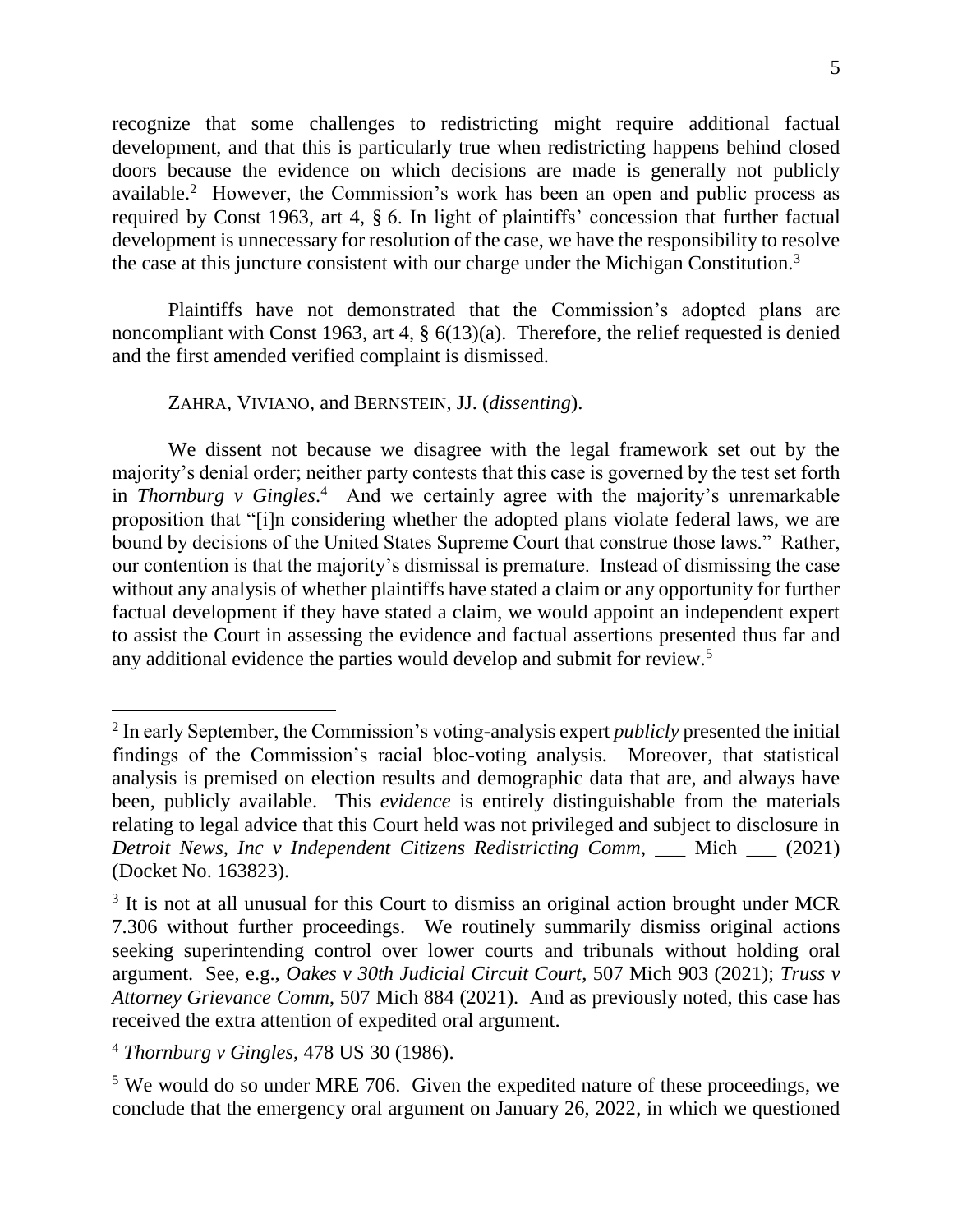On January 6, 2022, plaintiffs filed the present suit alleging that the redistricting maps adopted by defendant—an independent, quasi-legislative body known as the Independent Citizens Redistricting Commission (the Commission) $^6$ —impermissibly dilute the votes of Black Michiganders in violation of § 2 of the Voting Rights Act of 1965 (VRA), 52 USC 10301 *et seq*., and Const 1963, art 4, § 6(13)(a) and (c). This case involves significant questions concerning the recently adopted constitutional amendments to our redistricting process, Const 1963, art 4, § 6. It also involves a complex subject matter voter dilution—that this Court does not regularly address. And the case comes to us as an original action, meaning no other court below has, or can, address it. All of this counsels in favor of caution and the need for due deliberation in resolving this matter. And yet the majority summarily dismisses the case because plaintiffs failed to present sufficient evidence at this threshold stage of the case—something neither common practice nor our court rules required them to do.

This case arises under our original jurisdiction to "review a challenge to any plan adopted by the commission  $\dots$ ."<sup>7</sup> Accordingly, no lower court has addressed the merits of plaintiffs' claims. This means that, in essence, we operate as the trial court. In a typical case at this early stage—that is, after the initial pleading has been filed and the defendant has responded—evidentiary materials have not been marshaled or put forward

the parties about "whether the plaintiffs have sustained their claims on the merits or whether there are disputed questions of fact," would serve as the show-cause hearing.

<sup>&</sup>lt;sup>6</sup> In 2018, through the exercise of direct democracy, see Const 1963, art 12, § 2 (recognizing the power of the people of Michigan to initiate proposed constitutional amendments that, if various requirements are met, are placed on the ballot and voted on at election time), the voters amended our state's Constitution to vest responsibility for redistricting in the Commission. That amendment is Const 1963, art 4, § 6, which "marked a departure from the prevailing mode of redistricting, which had been done for decades by the Legislature." *Detroit News, Inc v Independent Citizens Redistricting Comm*, \_\_\_ Mich

\_\_\_, \_\_\_ (2021) (Docket No. 163823); slip op at 1-2. See also *In re Apportionment of State Legislature–1982*, 413 Mich 96, 116 (1982) (returning responsibility for state legislative redistricting to the Legislature by holding that "the function of the [Commission on Legislative Apportionment] . . . , and indeed the commission itself, are not severable from the [previously] invalidated [apportionment] rules").

<sup>7</sup> Const 1963, art 4, § 6(19).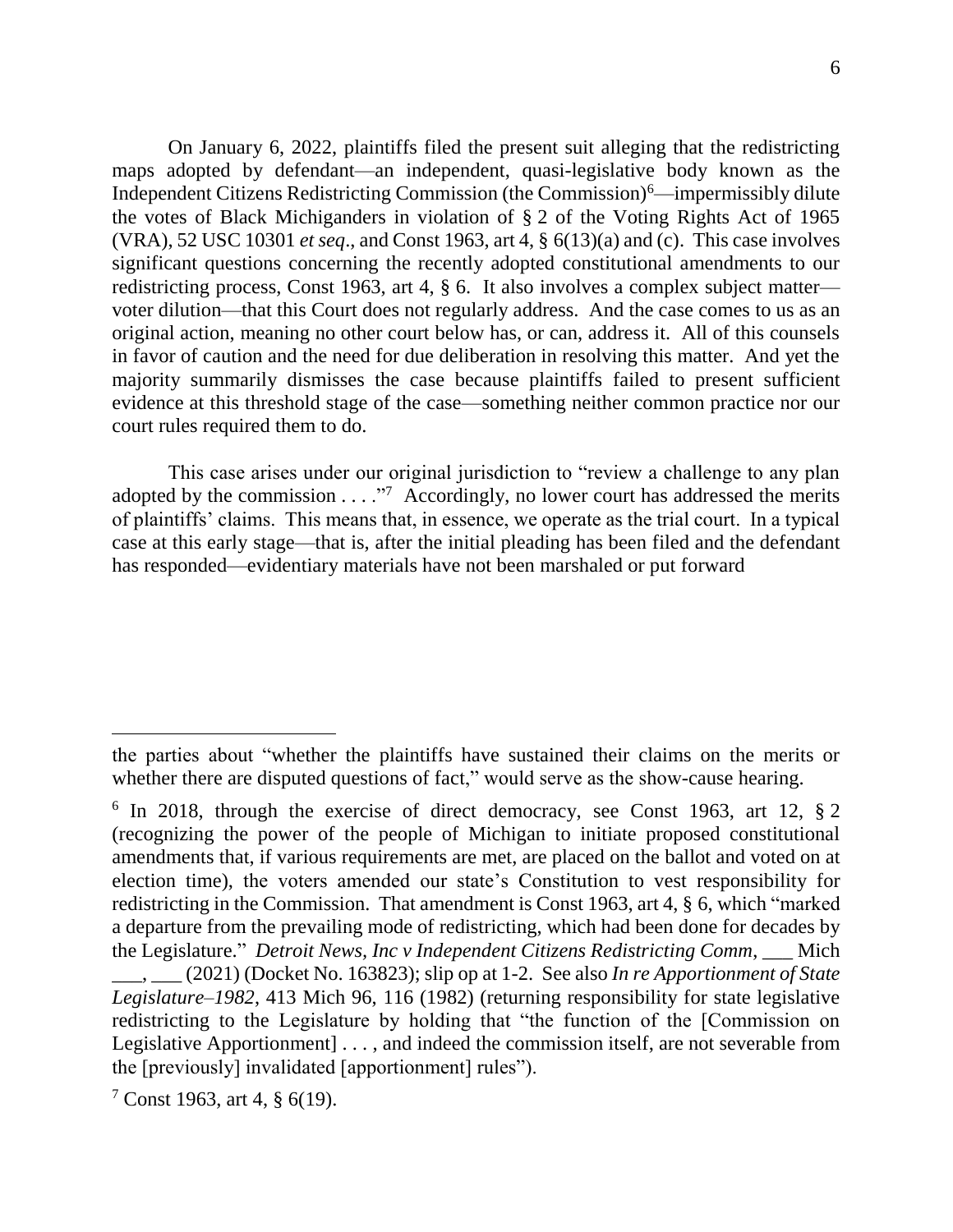by the parties. That process occurs later, during discovery. Instead, at this point in a trial proceeding, a defendant might move for summary disposition on the pleadings, arguing that the plaintiff's complaint has "failed to state a claim on which relief can be granted."<sup>8</sup> Such an argument attacks the "*legal sufficiency* of a claim based on the factual allegations in the complaint."<sup>9</sup> Accordingly, the court "must accept all factual allegations as true" and "decid $[e]$  the motion on the pleadings alone."<sup>10</sup> We are a notice-pleading state, and, as a result, the function of the complaint is simply to give notice of the claims being lodged against the defendants.<sup>11</sup> Accordingly, "[a] motion under MCR 2.116(C)(8) may only be granted when a claim is so clearly unenforceable that no factual development could possibly justify recovery."<sup>12</sup>

We are at the pleading stage. Plaintiffs have filed their complaint and accompanying brief, and defendant has responded, pursuant to MCR 7.306. If this were a typical case, the trial court would examine the legal sufficiency of the pleadings and could not dismiss the complaint at this stage of the proceedings solely because of plaintiffs' failure to produce all the relevant supporting evidence. That is the situation here.

The majority does not suggest that plaintiffs have failed to state a claim. Nor could it. Plaintiffs' complaint raises a constitutional issue of first impression: the legality of the Commission's maps. The Commission is charged with creating maps based on a series of criteria that are ranked by importance in the redistricting process.<sup>13</sup> The very first criterion—meaning it is the most important one in the creation of the maps—is the one at issue here: the "[d]istricts shall be of equal population as mandated by the United States constitution, and shall comply with the voting rights act and other federal laws."<sup>14</sup> The VRA states that "[n]o voting . . . standard, practice, or procedure shall be imposed or applied by any State or political subdivision in a manner which results in a denial or abridgement of the right of any citizen of the United States to vote on account of race or color . . . ."<sup>15</sup> A violation occurs "if, based on the totality of the circumstances, it is shown that the political processes leading to nomination or election in the State or political subdivision are not equally open to participation by members" of a protected class "in that its members have less opportunity than other members of the electorate to participate in

 $8$  MCR 2.116(C)(8).

<sup>9</sup> *El-Khalil v Oakwood Healthcare, Inc*, 504 Mich 152, 159 (2019).

<sup>10</sup> *Id.* at 160.

<sup>11</sup> See *Baker v Gushwa*, 354 Mich 241, 246 (1958).

<sup>12</sup> *El-Khalil*, 504 Mich at 160.

<sup>13</sup> Const 1963, art 4, § 6(13).

<sup>14</sup> Const 1963, art 4, § 6(13)(a).

 $15$  52 USC 10301(a).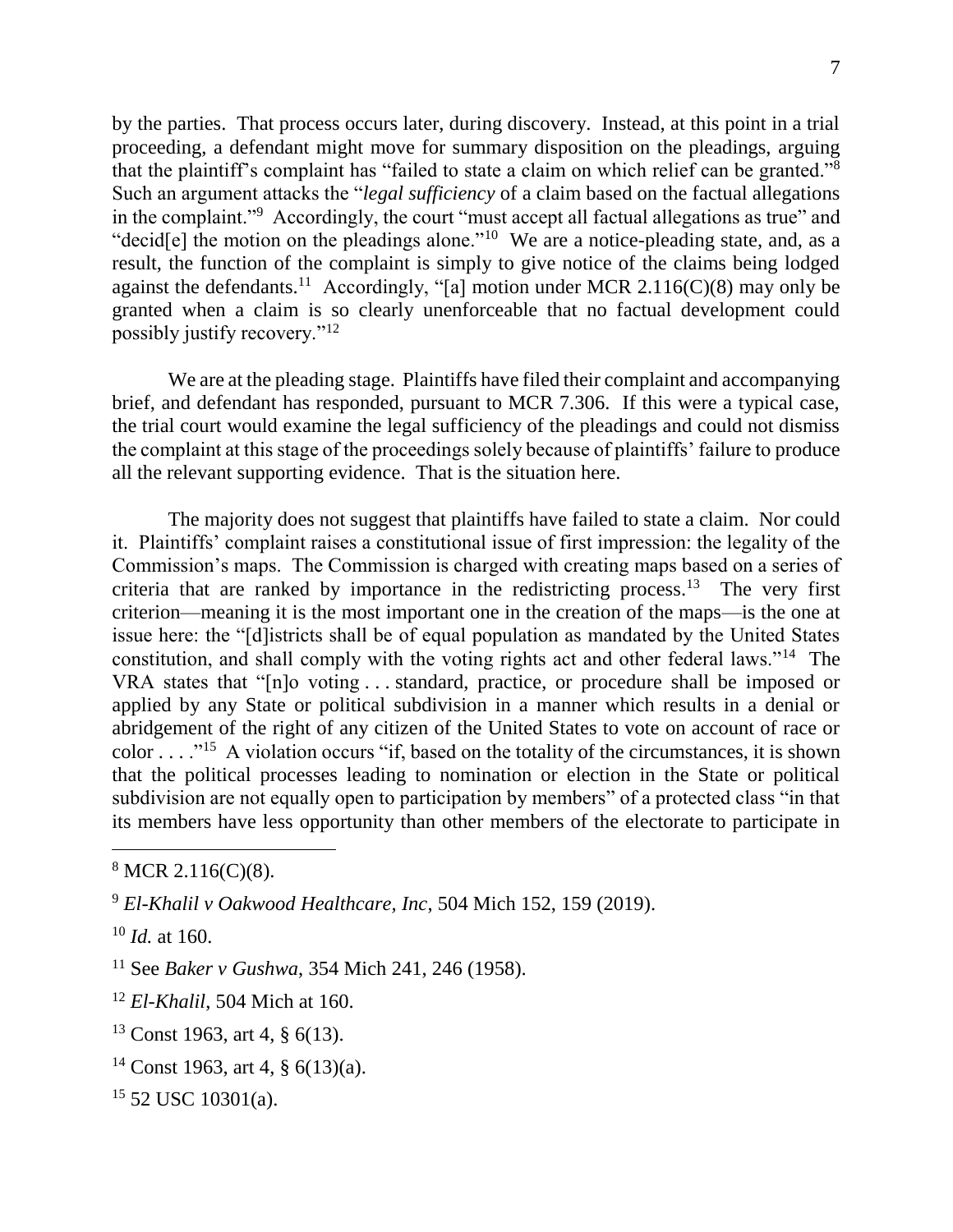the political process and to elect representatives of their choice."<sup>16</sup> To prevail on such a claim, the plaintiffs must show that (1) the minority group is "sufficiently large and geographically compact to constitute a majority in a single-member district"; (2) "the minority group . . . is politically cohesive"; and (3) "the white majority votes sufficiently as a bloc to enable it—in the absence of special circumstances, such as the minority candidate running unopposed—usually to defeat the minority's preferred candidate."<sup>17</sup> If these showings are made, then the court must consider the totality of the circumstances.<sup>18</sup>

As federal courts have recognized, § 2 claims under the VRA are usually viewed as involving "mixed questions of law and fact," and "[t]his makes it particularly inappropriate to foreclose at the pleading stage Plaintiffs' opportunity to prove their claims."<sup>19</sup> The United States Court of Appeals for the First Circuit said it well:

It is no accident that most cases under section 2 [of the VRA] have been decided on summary judgment or after a verdict, and not on a motion to dismiss. This caution is especially apt where, as here, we are dealing with a major variant not addressed in *Gingles* itself—the single member district and one with a relatively unusual history. As courts get more experience dealing with these cases and the rules firm up, it may be more feasible to dismiss weaker cases on the pleadings, but in the case before us we think that the plaintiffs are entitled to an opportunity to develop evidence before the merits are resolved.[20]

Another federal appellate court, rejecting a motion to dismiss based on the pleadings, stated that the plaintiffs needed "only to allege that the [challenged practice or rule] dilutes minority voting strength such that minority voters in the relevant wards have 'less opportunity than other members of the electorate to participate in the political process and to elect representatives of their choice.'  $"^{21}$  Thus, under a notice-pleading standard like ours, plaintiffs are "not required on the face of their complaint to allege every legal element or fact that must be proven in a vote dilution claim."<sup>22</sup> Nowhere has the United States Supreme Court stated that the *Gingles* factors must be alleged in the complaint in order to survive dismissal at this initial stage—"[t]his implies that a plaintiff should have an

 $\overline{a}$ 

<sup>22</sup> *Id*.

 $16$  52 USC 10301(b).

<sup>&</sup>lt;sup>17</sup> *Gingles*, 478 US at 50-51 (citation omitted).

<sup>18</sup> *Id*. at 79.

<sup>19</sup> *Rose v Raffensperger*, 511 F Supp 3d 1340, 1355, 1360 (ND Ga, 2021).

<sup>20</sup> *Metts v Murphy*, 363 F3d 8, 11 (CA 1, 2004).

<sup>21</sup> *Kingman Park Civic Ass'n v Williams*, 358 US App DC 295, 302 (2003) (citation omitted).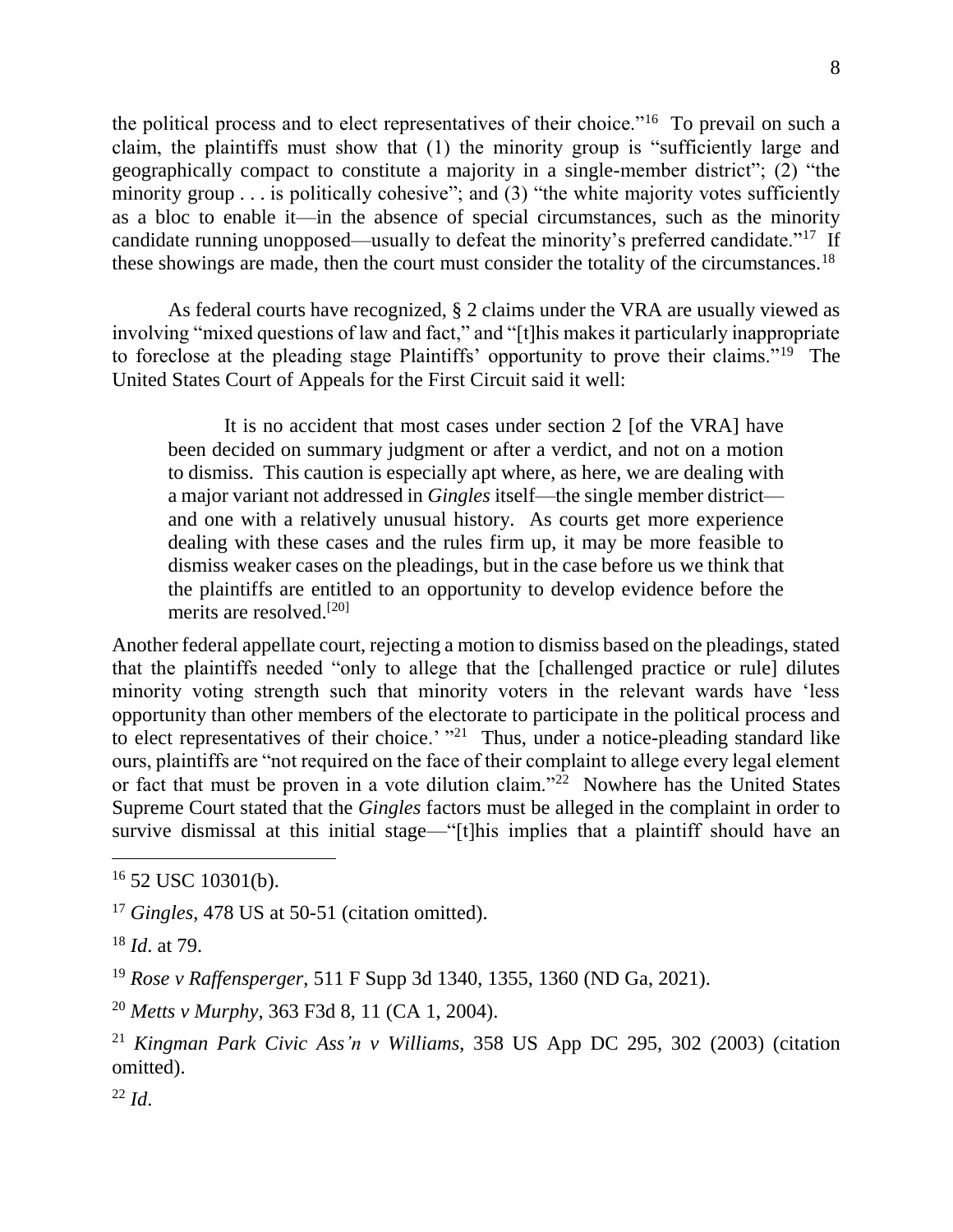opportunity to prove the *Gingles* prerequisites by setting out facts in support of the claim."<sup>23</sup> And because VRA claims "require courts to engage in a fact-intensive, 'intensely local appraisal of the design and impact of electoral administration in the light of past and present reality,' " they "are not easily susceptible to resolution at the pleadings stage."<sup>24</sup>

Here, plaintiffs have alleged that defendant's newly adopted maps dilute Black votes in various districts. They have even alleged facts supportive of each of the three *Gingles* threshold factors as well as the "totality of the circumstances" considerations. Those facts, if proven, might not be enough to ultimately prevail in this case. But they would be enough for the case to move forward in any trial court assessing the complaint under a notice-pleading standard, and they should be sufficient for the case to proceed in our Court as well.<sup>25</sup>

The fact that the present case comes to us as an original action matters; we ought not summarily discount an original action as we often do in the exercise of our discretionary jurisdiction. Appellate courts in this state and elsewhere rarely entertain original actions. But when they do, these courts have been attentive to the need for factual development, particularly in cases like the present one that involve significant issues that will affect our state for a decade or more. The United States Supreme Court has stated, "The Court in original actions, passing as it does on controversies between sovereigns which involve issues of high public importance, has always been liberal in allowing full development of the facts."<sup>26</sup>

 $25$  It is noteworthy, too, that neither the defendants, the majority, nor our own research has uncovered any VRA case that has been summarily dismissed on the merits at such an early stage.

<sup>26</sup> *United States v Texas*, 339 US 707, 715 (1950), superseded by statute on other grounds as recognized by *Parker Drilling Mgt Servs, Ltd v Newton*, 139 S Ct 1881, 1887 (2019); see also Note, *Special Juries in the Supreme Court*, 123 Yale L J 208, 233 (2013) ("The practice of delegating fact-finding in original jurisdiction cases to special masters has become institutionalized . . . ."); Benjamin, *Stepping into the Same River Twice: Rapidly Changing Facts and the Appellate Process*, 78 Tex L Rev 269, 342 (1999) ("The Court customarily refers these cases to a special master for fact-finding . . . .").

The majority suggests that the gravamen of plaintiffs' complaint is that minoritymajority districts need to be adopted. This focus allows the majority to emphasize the caselaw indicating that the VRA does not, without more, require the adoption of such districts. But this twists the nature of the argument. The VRA, as interpreted by the United

<sup>23</sup> *Bradley v Indiana State Election Bd*, 797 F Supp 694, 699 & n 7 (SD Ind, 1992) (noting the "apparent dearth of dismissals in other [VRA] § 2 cases for failure to allege the *Gingles* elements specifically").

<sup>24</sup> *Middleton v Andino*, 474 F Supp 3d 768, 776 (D SC, 2020) (citation omitted).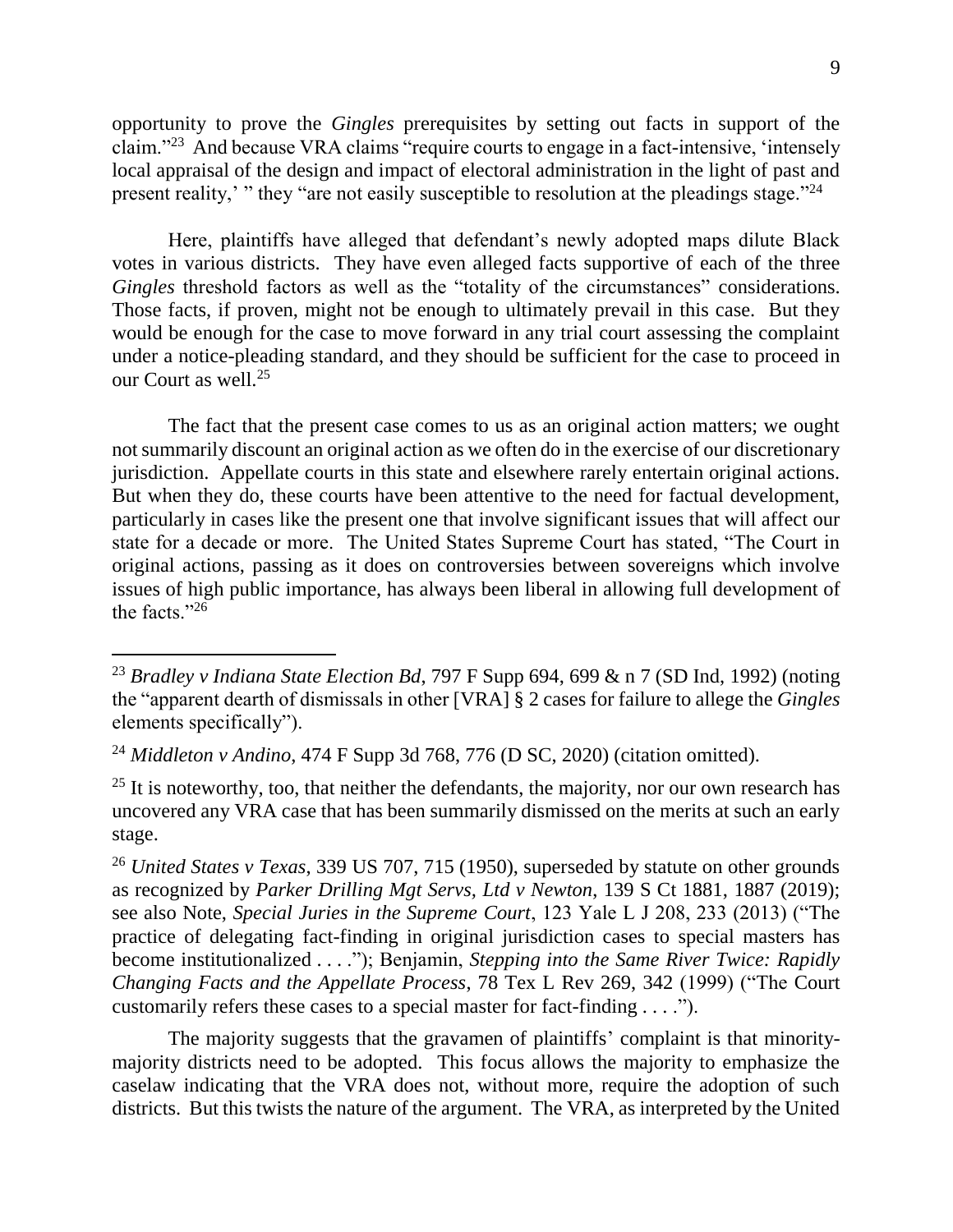Our practice is similar. For example, in judicial disciplinary actions, over which we have original jurisdiction, $27$  we have erected an elaborate process by which facts can be developed before this Court disposes of the case.<sup>28</sup> The same goes for attorney discipline proceedings.<sup>29</sup> We have similarly acknowledged the need for factual development in certain constitutional tax challenges—known as Headlee Amendment actions—which can be filed as original actions in the Court of Appeals. In doing so, we erected special pleading requirements that would indicate to the court whether further factual development is needed. Our rules require the pleadings in those actions to "set forth with particularity the factual basis for the alleged violation or a defense and indicate whether there are any factual questions that are anticipated to require resolution by the court."<sup>30</sup> As former Justice YOUNG wrote at the time we adopted that rule, "Trial courts are designed efficiently to preside over discovery matters, pretrial hearings, and ultimately a trial on the merits. Those are the means that our system of justice uses to fully and efficiently develop the facts underlying the parties' claims."<sup>31</sup> But the Court of Appeals was not "equipped for factual development of new claims," and thus for Headlee cases, we implemented a process by which the parties would sharpen the factual dispute at the threshold stage. $32$ 

Our court rule governing this case, by contrast, has neither a defined process through which facts are to be developed nor heightened pleading requirements. The court rule does not require the parties to specify their factual allegations with particularity, much less present evidence, at this stage. MCR 7.306(C) and (D) simply require the plaintiff to file

States Supreme Court, prohibits the dilution of the voting power of minority groups. Plaintiffs are claiming that their voting power has been impermissibly diluted. The relief they seek would involve establishing minority-majority districts, but they do not need to show entitlement to that particular relief in order to prevail on their claim. If plaintiffs were able to establish that their voting power has been impermissibly diluted, the appropriate remedy under the VRA might be something greater than the present proportion of Black voting-age population in the present maps but less than the creation of a minoritymajority district(s). Perhaps districts with a Black voting-age population of less than 50% would adequately remedy any improper vote dilution given the crossover votes of the white population. Determining this, however, would require a deeper analysis of the facts than the majority is willing to offer.

<sup>27</sup> See Const 1963, art 6, § 30.

<sup>28</sup> See MCR 9.200 *et seq*.

<sup>29</sup> See Const 1963, art 6, § 4; MCR 9.100 *et seq*.

<sup>30</sup> MCR 2.112(M).

<sup>31</sup> MCR 7.206, 480 Mich clviii, clxi (YOUNG, J., concurring).

<sup>32</sup> *Id*.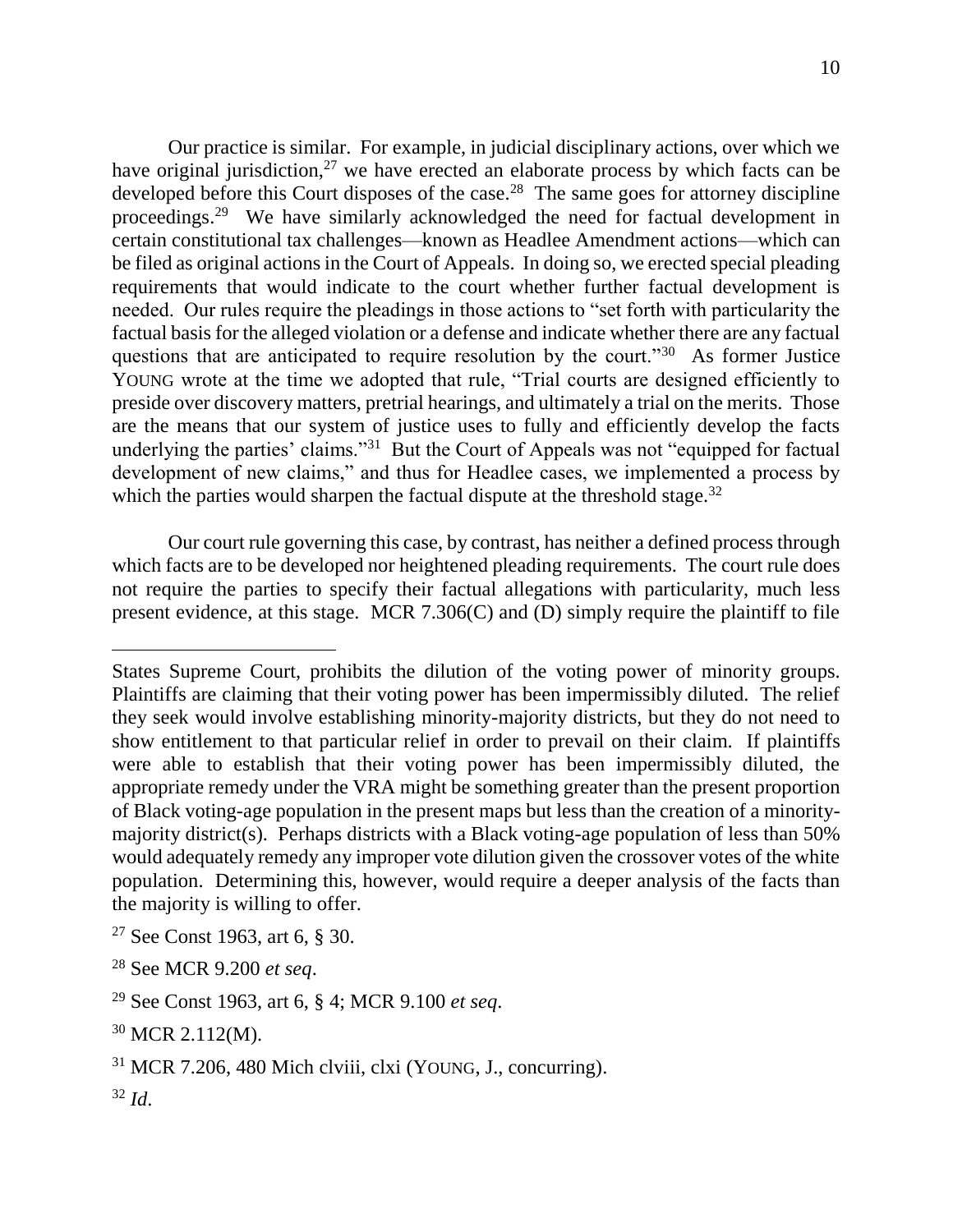a complaint and brief, which will be followed by the defendant's answer and brief, capped finally by a reply brief. Nor do we require the parties to specify or present any particular facts or evidence. The rule does not state that the initial pleadings must cover the ultimate merits of the case. And no one reading the rule would believe that a plaintiff is on notice that the case will be dismissed if the plaintiff fails to present all of their evidence along with the complaint and brief. Yet that is exactly what the majority has done, faulting plaintiffs for their failure to present evidence that we never requested or required them to present (and that would never be presented at this stage in any trial court).

What makes the majority's dismissal even more unjust is the tight time frame plaintiffs have had to file this redistricting challenge. The Constitution required defendant to adopt its redistricting maps on November  $1<sup>33</sup>$  But, because delays in the transmission of data from the United States Census Bureau to the states made this deadline difficult to comply with, defendant did not adopt the maps until December 28—almost two months later.<sup>34</sup> Plaintiffs filed suit roughly a week later. They needed to act quickly because the

<sup>33</sup> Const 1963, art 4, § 6(7). But before the Commission could "adopt" any plans, it had to make them available for public comment for 45 days, which means that the proposed redistricting plans had to be completed even earlier—by September 17.

 $34$  In June 2021, the Commission sought a ruling from this Court that the timing requirements of Const 1963, art 4, § 6 are merely directory, that is, that the constitutional deadlines were "advisable, but not absolutely essential—in contrast to a mandatory requirement." *Black's Law Dictionary* (11th ed) (defining "directory requirement"). It claimed, therefore, that the failure to comply with the deadlines due to the delay in receiving the census data would not affect the viability of the late-adopted maps. We denied the petition for anticipatory relief, and there is no need to resolve the matter in the present case. We do, however, note that nothing in our Constitution expressly requires defendant to use the federal decennial census data for redistricting. While the Constitution refers to "the federal decennial census" data in various sections—see Const 1963, art 4,  $\S\S 6(2)(a)(i)$ ,  $(2)(c)$  through (f), (5), and (7)—when the Constitution provides for the materials defendant can use to create the maps, it refers more generally to "data" without suggesting that such data is limited to the federal decennial census data. Other courts have recognized that federal census data is not required for redistricting. See *In re Interrogatories on Senate Bill 21-247 Submitted by Colorado General Assembly*, 488 P3d 1008, 1013-1014, 1019 (2021) (holding that similar constitutional language—"necessary census data"—did not require Colorado's independent redistricting commission to "refer wholly or exclusively to" the federal decennial census to draw new maps); see also *Holloway v Virginia Beach*, 531 F Supp 3d 1015, 1061 (ED Va, 2021) (noting that "sister jurisdictions have consistently relied upon [non-census data] for examining demographic information of minority populations for Section 2 cases"); *id*. (collecting cases); *Ohio v Raimondo*, 528 F Supp 3d 783, 794 (SD Ohio, 2021), rev'd on other grounds 848 F Appx 187 (CA 6, 2021) ("While the use of census data is the general practice, no stricture of the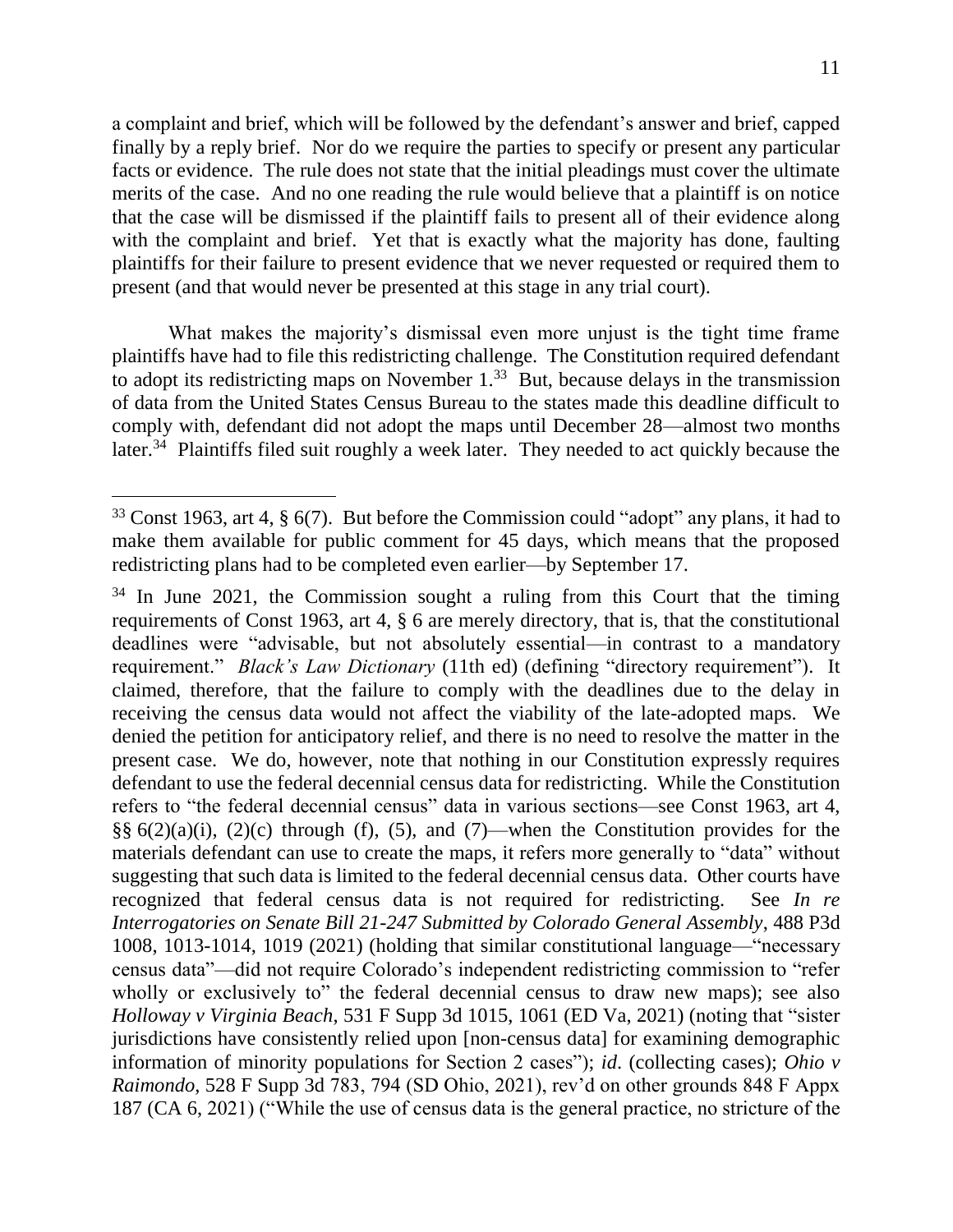first candidate filings under the new maps are due in April.<sup>35</sup> On this compressed schedule, it would have been difficult if not impossible for plaintiffs to assemble and submit with its complaint all the evidence necessary to support their claim.<sup>36</sup> "Since direct evidence of minority voting patterns is unavailable (in that ballots do not indicate a voter's race), statistical proof is commonly presented in vote-dilution cases  $\dots$ ."<sup>37</sup> This data generally must be "presented and analyzed by expert witnesses" who can select the proper voting data and undertake regression analysis, scatterpoint analysis, and any other methods for making valid inferences from the data.<sup>38</sup> These are complicated matters that necessarily take time to evaluate. And they are not subjects frequently litigated in our courts.<sup>39</sup>

<sup>35</sup> See MCL 168.133; MCL 168.163.

<sup>36</sup> While plaintiffs did not specify at oral argument the precise pieces of evidence they would submit, their counsel nonetheless observed that their filing of the complaint and brief did not waive their opportunity for factual development in this case. Plaintiffs' counsel at argument actually invited the Court to appoint an expert. And while he said he did not think further factual development was necessary for plaintiffs to prevail, he said that plaintiffs would welcome the opportunity for further factual development. The majority makes much of counsel's assertion that plaintiffs had presented enough information to prevail. But is this so damning? Was the only way for plaintiffs to obtain factual development for their counsel to concede that their claim, on the record presently presented, lacked factual support? Requiring such an admission is patently unfair, given the fact that our court rule placed plaintiffs in a precarious position: it was unclear to them—as it was unclear to us before the present majority order—whether this Court would reject a claim at the pleading stage for failure to adduce sufficient proof.

<sup>37</sup> 25 Am Jur 2d, Elections, § 46, p 919.

<sup>38</sup> *Id.* at 919-920.

 $\overline{a}$ 

<sup>39</sup> The majority suggests that "the Commission's work has been an open and public process" and that therefore factual development is unnecessary. Maybe that is so with regard to most of the Commission's work, but it is certainly not the case with the materials

federal government requires States to use decennial census data in redistricting, so long as the redistricting complies with the Constitution and the Voting Right[s] Act."); see generally *Burns v Richardson*, 384 US 73, 91 (1966) (holding that states may draw districts based on voter-registration data and stating that "the Equal Protection Clause does not require the States to use total population figures derived from the federal census as the standard by which this substantial population equivalency is to be measured"). Whether the delay was necessary or not, the fact remains that plaintiffs had to bring this suit soon after the maps were adopted in order to ensure that any relief the Court provided would not interfere with the upcoming elections. This necessarily made any presuit factual development more difficult, at the very least, and thus makes it all the more puzzling why the majority would fault plaintiffs for not presenting extensive evidence at the pleading stage (while at the same time failing to examine the evidence plaintiffs did present).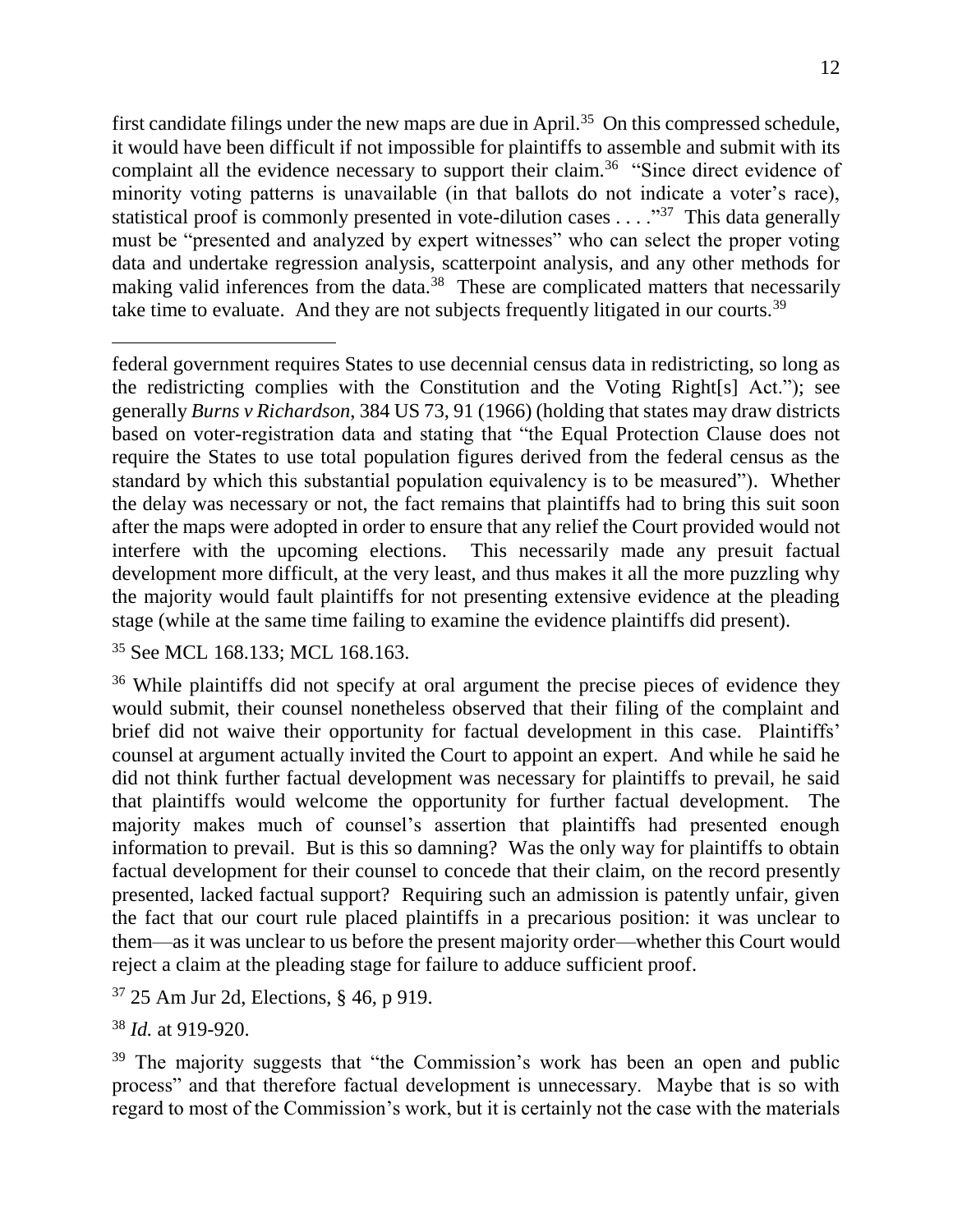Ignoring the complexities of this case (and VRA cases in general), the majority has completely abdicated its responsibility to evaluate the sufficiency of the evidence presented in this case and explain why it is inadequate. As noted, VRA claims "require courts to engage in a fact-intensive, 'intensely local appraisal of the design and impact of electoral administration in the light of past and present reality  $\dots$ . "<sup>40</sup> The majority somehow finds that plaintiffs have not met their evidentiary burden without examining the evidence and examples plaintiffs have presented. We believe the Court should be more thorough and circumspect in assessing the factual sufficiency of an incomplete record involving such a complex, unfamiliar, and vitally important subject matter.

Given the shortened time frame in which to assess a challenge, we would exercise our authority to appoint an expert under MRE  $706(1)^{41}$  to evaluate the evidence presented thus far and any additional evidence the parties may submit in this case. This would allow both sides an opportunity to develop the evidence they intend to rely on and would also

most relevant to the present matter. Less than two months ago it took an opinion of this Court to force the Commission to disclose documents and a recording of a closed meeting relating to the Commission's compliance with the VRA. *Detroit News, Inc*, \_\_\_ Mich \_\_\_. These materials were released roughly two weeks prior to the filing of plaintiffs' suit. It is simply not the case that any "open and public process" by the Commission gave plaintiffs ample time for factual development of their VRA claim prior to the filing of this action.

<sup>40</sup> *Middleton*, 474 F Supp 3d at 776 (citation omitted).

<sup>&</sup>lt;sup>41</sup> Because we are effectively sitting as a trial court, we have discretion to appoint an expert to assist us with fact finding and to decide how that expert will be compensated. See MRE 706; *Grand Blanc Landfill, Inc v Swanson Environmental, Inc*, 186 Mich App 307, 311 (1990) ("MRE 706, which vests a trial court with authority to appoint [a neutral] expert, must be construed as allowing for the creation of a relationship between the expert and the appointing court, for the court's benefit. It is the court that appoints the expert, establishes its duties, and determines its compensation."). An expert witness may be appropriate if the evidence to be presented at trial is complex. See MRE 702 ("If the court determines that scientific, technical, or other specialized knowledge will assist the trier of fact to understand the evidence or to determine a fact in issue, a witness qualified as an expert by knowledge, skill, experience, training, or education may testify thereto in the form of an opinion or otherwise . . . ."). The limitation on the appointment of an independent expert is that the court cannot delegate judicial functions to such an expert. See generally *Carson Fischer Potts & Hyman v Hyman*, 220 Mich App 116 (1996). We conclude that the emergency oral argument on January 26, 2022, in which we questioned the parties about "whether the plaintiffs have sustained their claims on the merits or whether there are disputed questions of fact," would serve as the show-cause hearing required under MRE 706. See note 2 of this statement.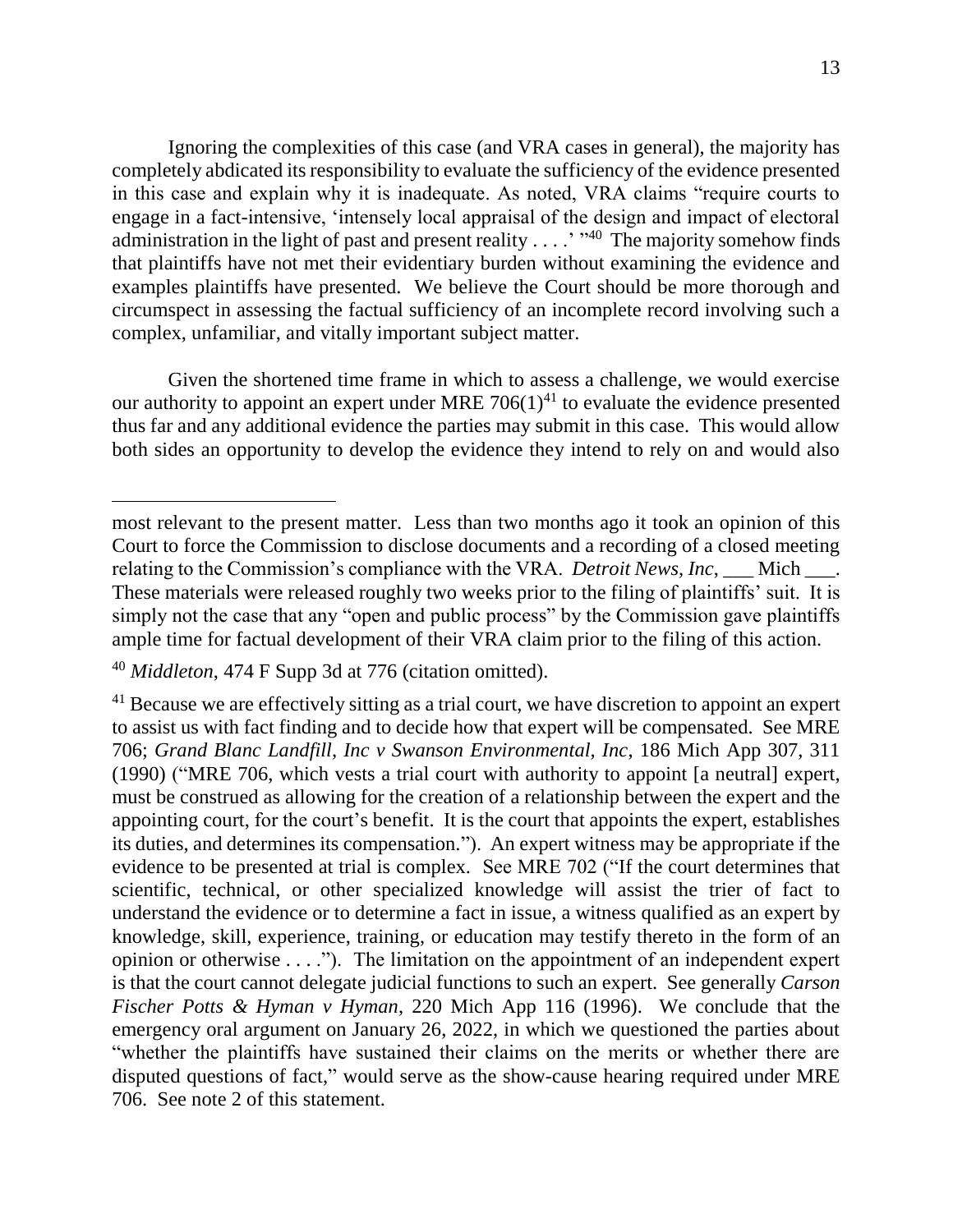help the Court begin to assess the sufficiency of that evidence.<sup>42</sup> Depending on the expert's report, we would then consider whether a special master is needed to make specific factual findings for our review.

Procedure matters. People care about how their cases are handled and whether they had a fair opportunity to be heard.<sup>43</sup> As a matter of procedure, the majority's decision today is completely unprecedented. It does not resemble what would normally occur in a case filed in our trial courts or in the federal courts. It does not reflect anything required by our court rules. And it does not accord with any notion of fair play. The majority's decision today will do much to undermine the public's confidence that this Court will take seriously original complaints filed in our Court under Const 1963, art 4, § 6. Indeed, plaintiffs have challenged the very highest priority criterion for redistricting in this state compliance with constitutional requirements, Const 1963, art 4, § 6(13)(a),

 $42$  Contrary to the majority's insinuation, the expert would not be appointed on behalf of any party but rather would help the Court assess the evidence. But the evidence the expert would help interpret for the Court would include that which is now in the case along with any other evidence that may be developed and presented by the parties on an expedited basis.

<sup>43</sup> See Lind & Tyler, *The Social Psychology of Procedural Justice* (New York: Plenum Press, 1988), p 92 ("Indeed, the picture that seems to be emerging [from research studies] is of people much more concerned with the process of their interaction with the law and much less concerned with the outcome of that interaction than one might have supposed.").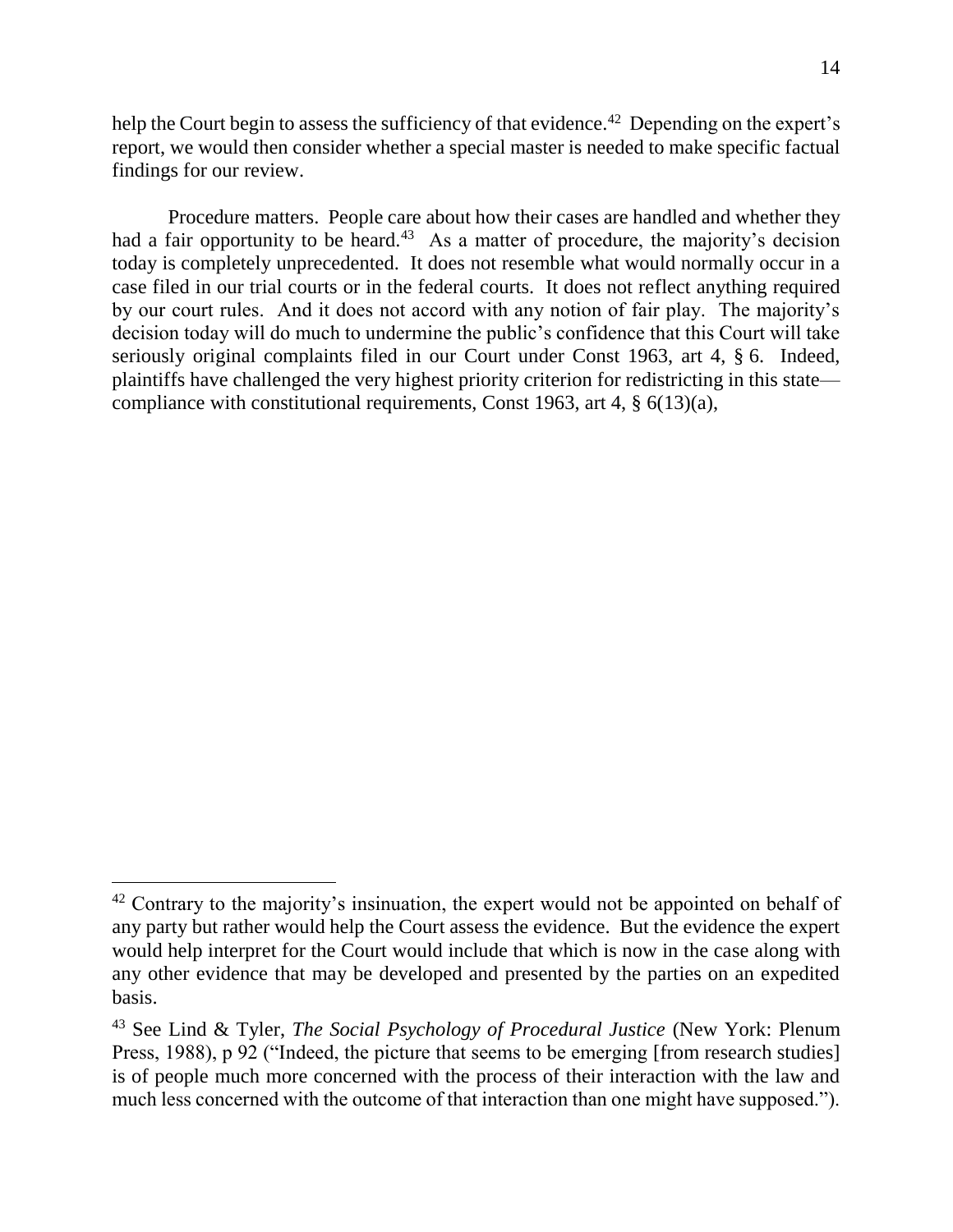and the VRA—and yet the majority brushes their challenge aside by erecting, without advance notice, a requirement that plaintiffs needed to present evidence sufficient to withstand dismissal at the time they filed their complaint.<sup>44</sup> Despite its decision to

<sup>&</sup>lt;sup>44</sup> The majority makes a curious claim: that nobody should be troubled by its hasty dismissal of this case because this Court has in the past summarily dismissed requests to exercise superintending control over lower courts pursuant to Const 1963, art 6, § 4. But this is a deeply flawed comparison. Superintending control is "[t]he general supervisory control that a higher court in a jurisdiction has over the administrative affairs of a lower court within that jurisdiction." *Black's Law Dictionary* (11th ed), p 416. To decline to take up such invitations is a far cry from dismissing an original action in a redistricting case involving a VRA claim (the highest-priority constitutional criterion, Const 1963, art 4, § 6(13)(a)), an action that has been solemnly entrusted to this Court alone and will shape the people's exercise of the franchise in this state for the next decade. So different are the two that we can scarcely fathom why the majority thinks that stating it is a point in its favor. In truth, it is a distraction. Regardless of the propriety of that view, the majority has not shown that we have ever taken this course in a redistricting case, let alone one that arises under a new constitutional provision testing the propriety of maps, drawn by a new entity, that mark a significant departure from the maps that have governed since the last redistricting. In other words, we believe it is a poor use of the Court's discretion to essentially close the courtroom doors in a case raising significant legal issues of first impression.